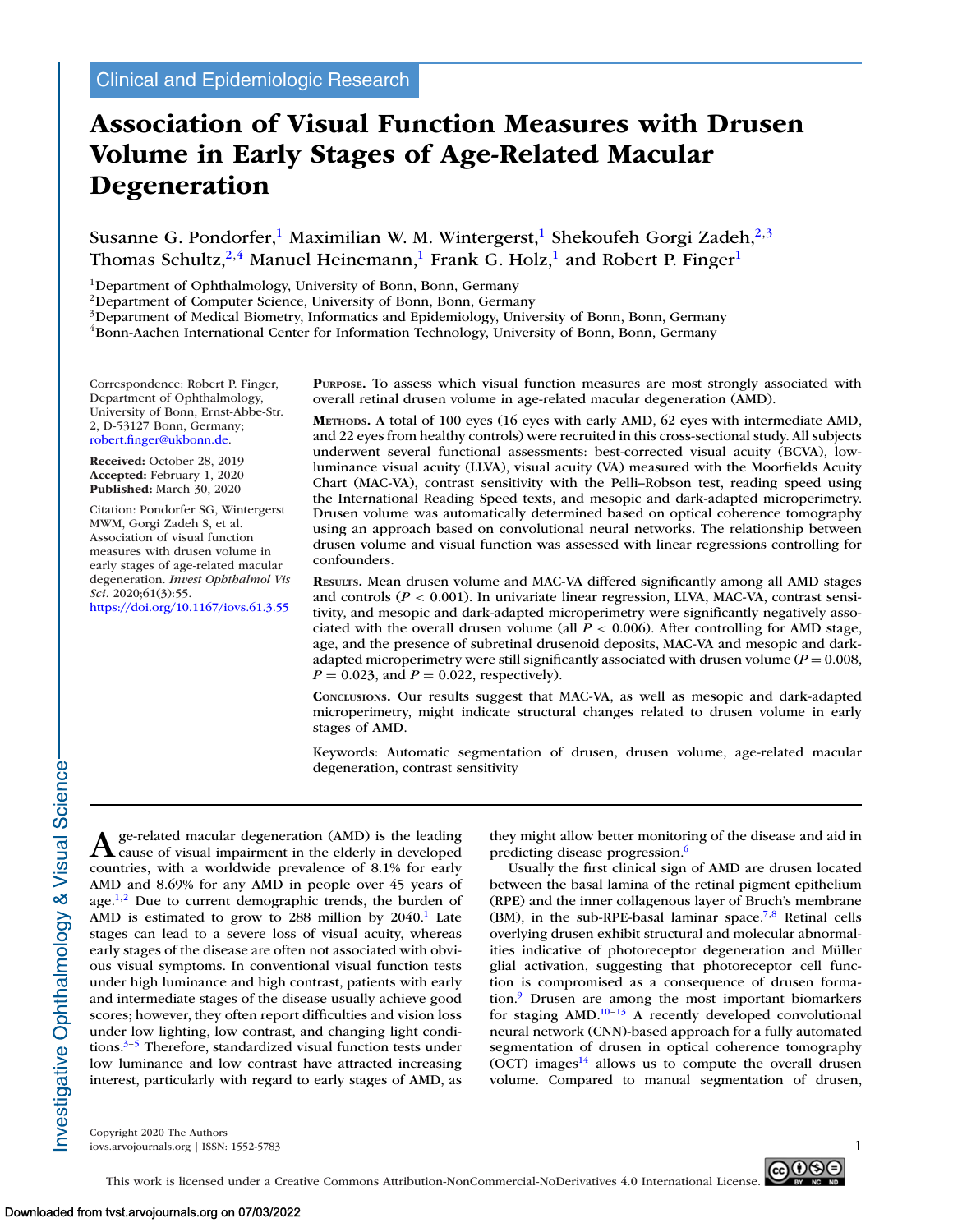automated segmentation has been shown to be highly reproducible and accurate.<sup>15,16</sup> The relationship between visual function tests under low luminance and low contrast and measurements of retinal structure associated with AMD progression, such as drusen volume, has not been well described so far. It may be that structural and functional measures provide complementary information about disease status. Thus, we evaluated the relationship between drusen volume and a battery of visual function tests under low luminance and low contrast.

# **METHODS**

We conducted a cross-sectional study at the Department of Ophthalmology, University of Bonn, Germany, from January 2017 until January 2019. The study was approved by the Institutional Review Board of the University Bonn (approval ID 013/16). Written informed consent was obtained from all participants following an explanation of all non-invasive tests involved. The protocol followed the tenets of the Declaration of Helsinki.

Sixteen eyes from patients with early AMD, 62 eyes from patients with intermediate AMD (iAMD), and 22 healthy eyes were recruited from patients from the AMD outpatient clinic, the self-help organization Pro Retina, and family members of patients. Participants were categorized as early AMD, iAMD, or healthy controls (no apparent aging changes and normal aging changing), based on the classification system introduced by Ferris et al. $<sup>11</sup>$  Exclusion criteria were</sup> age < 50 years; any media opacity that could compromise vision; amblyopia, diabetes, glaucoma, or neurological or systemic disease affecting vision; refractive errors > 6.00 diopters (D) of spherical equivalent; and >2.00 D of astigmatism. Spectral-domain OCT (SD-OCT) raster scanning was performed using a  $20^{\circ} \times 25^{\circ}$  scan field (121 B-scans, automated real-time mode 20 frames, centered on the fovea); fundus autofluorescence (FAF) and infrared reflectance (IR) imaging (Spectralis OCT2, Heidelberg Engineering, Heidelberg, Germany); and color fundus photography (CFP) of the macula (Canon CR-2 AF; Tokyo, Japan). For a diagnosis of subretinal drusenoid deposits (SDDs) and pigment changes, characteristic changes had to be present on at least two imaging methods including CFP, SD-OCT, FAF, and IR. All patients also underwent a clinical examination including dilated funduscopy. Pupillary dilatation was achieved using 1% tropicamide.

#### **Functional Testing**

All participants underwent the following visual function tests: best-corrected visual acuity (BCVA), Early Treatment Diabetic Retinopathy Study (ETDRS) letters, low-luminance visual acuity (LLVA), Moorfields Acuity Chart (MAC-VA), contrast sensitivity measurement using Pelli–Robson charts, reading speed using the International Reading Speed Texts (IReST), and mesopic and dark-adapted microperimetry using modified Macular Integrity Assessment (S-MAIA) microperimetry (CenterVue, Padova, Italy).

BCVA for letters was assessed according to the ETDRS method $^{17}$  $^{17}$  $^{17}$  at a testing distance of 4 meters. LLVA was assessed in the same manner, but with a 2.0-log unit neutral density filter that reduces luminance by  $100$ -fold<sup>18</sup> placed in the trial frame. MAC-VA measurement followed the same procedure as for BCVA. The MAC charts are based on the ETDRS charts and employ a high-contrast, high-pass letter design with a gray background of the same mean luminance as the letters to simulate lower contrast situations[.19](#page-5-0) The letters are also referred to as vanishing optotypes, because, for normal vision, the detection and recognition thresholds are very similar, and the letters seem to disappear soon after the recognition limit has been reached.<sup>19</sup> Contrast sensitivity was measured using a Pelli–Robson chart presented at a distance of 1 meter. $20-22$  For the IReST, patients wore their best near correction and were asked to read one paragraph aloud while they were timed with a stopwatch. $23$  BCVA and reading speed were performed under photopic conditions, whereas LLVA, MAC-VA, and contrast sensitivity were performed under mesopic conditions. Based on the test characteristics and the lighting conditions in which these tests were administered, we presumed a more cone-mediated function in the BCVA and reading test and a partially rodmediated function in the LLVA, MAC-VA, contrast sensitivity, and, in particular, mesopic microperimetry.

Prior to microperimetry testing with the S-MAIA device, pupillary dilatation was performed. The S-MAIA performs fundus tracking using a line-scanning laser ophthalmoscope with a super-luminescent diode illumination with a central wave light of 850 nm for mesopic testing and an additional light-emitting diode projecting red (627 nm) stimuli for dark-adapted testing. The dark-adapted testing with red (627 nm) stimuli is more influenced by cone-mediated function, reflecting a mixture of both rod- and cone-mediated responses. $24$  As previously described, a customized stimulus grid was used that consisted of 33 points located at  $0^\circ$ ,  $1^\circ$ ,  $3^\circ$ ,  $5^\circ$ , and  $7^\circ$  from fixation.<sup>25</sup> First, mesopic testing was performed. Patients were not dark-adapted, but the room light was switched off just before the examination. After mesopic testing, patients underwent 30 minutes of dark adaptation while waiting in the examination room (light was switched off, light level was  $< 0.1$  lux), and then dark-adapted testing was performed. The microperimetric outcome measure was the global mean sensitivity (in dB) and mean sensitivity at eccentricities of  $0^{\circ}$ –1°,  $3^{\circ}$ ,  $5^{\circ}$ , and  $7^{\circ}$ . All tests were performed in one eye, with the non-study eye covered with an eye patch.

# **Automatic Segmentation of Drusen**

For automated segmentation of drusen, the pipeline reported by Gorgi Zadeh et al.<sup>14</sup> was used. In the first step, this drusen segmentation pipeline automatically segments RPE and BM bands, using a CNN, which transforms an input B-scan into RPE and BM probability maps. For the final hard segmentation of RPE and BM bands, probability maps are converted into cost maps so that pixels with higher probability have lower costs. Dijkstra's algorithm is used to find a path with the minimum accumulated costs from the left to the right of each map. $26$  The extracted paths are considered as final RPE and BM band segmentation.

In the second step, an ideal (normal) RPE is estimated through a rectification of RPE and BM bands.<sup>14</sup> In the rectification step, both RPE and BM are shifted vertically and column-wise until the BM band becomes a straight horizontal line, then a low-degree polynomial is fitted on the shifted RPE band and transformed back into the original image coordinates and is regarded as the drusen-free RPE. Finally, any area between the RPE and drusen-free RPE is classified as drusen. To eliminate falsely detected drusen, those with a height of 2 pixels or less are removed from the final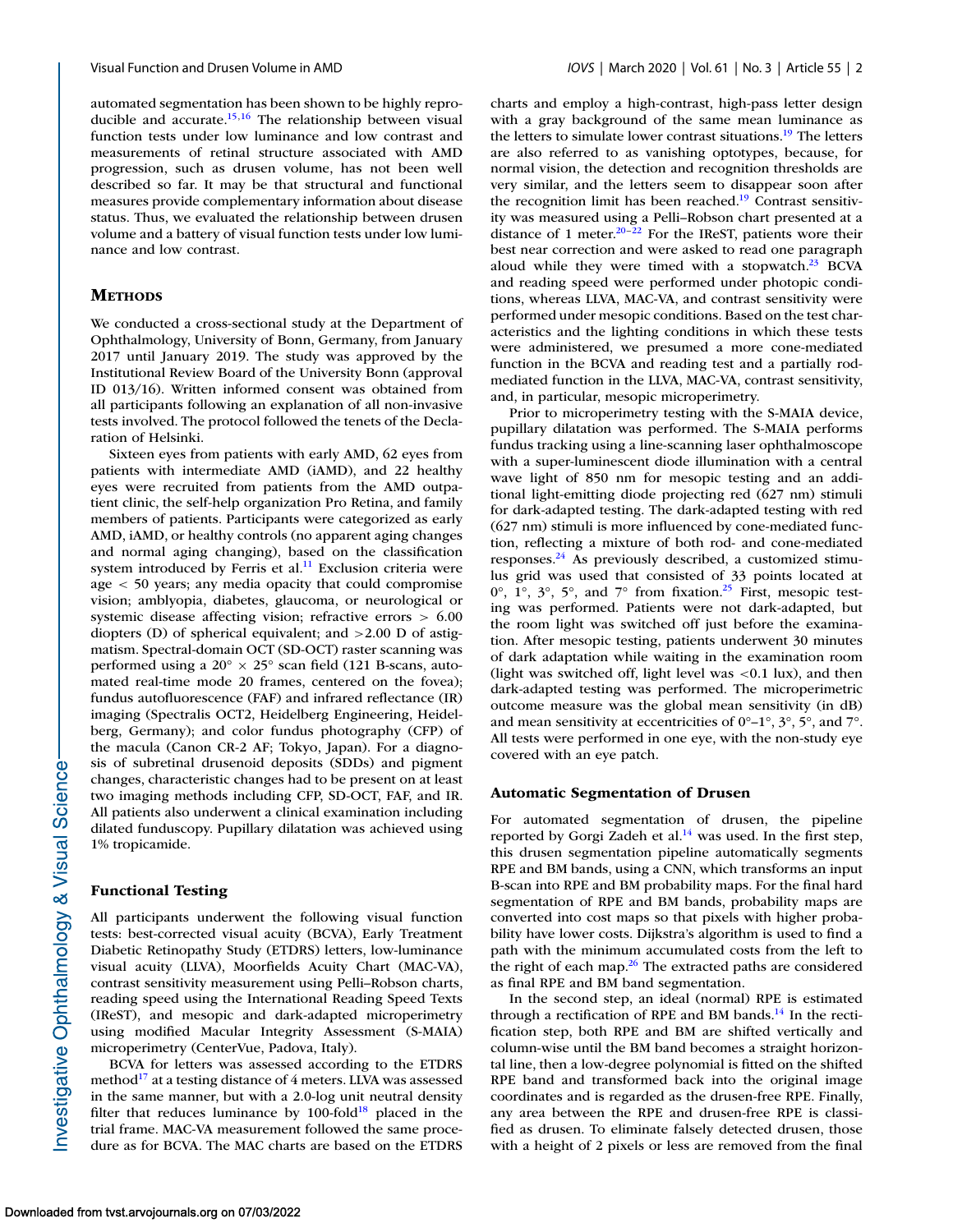**TABLE 1.** Characteristics of Participants in Each Group

|                                      | <b>AMD</b> Group |                |                     |  |
|--------------------------------------|------------------|----------------|---------------------|--|
| Characteristic                       | Control          | Early          | <b>Intermediate</b> |  |
| Age (y), mean $\pm$ SD               | $59.8 \pm 6.3$   | $70.0 \pm 6.7$ | $69.7 \pm 7.3$      |  |
| Eyes, n                              | 22               | 16             | 62                  |  |
| Women, $n$ $(\%)$                    | 13(59.1)         | 11 (68.80)     | 42(67.7)            |  |
| Subretinal drusenoid deposits, n (%) |                  | $5(31.3\%)$    | 12(19.4)            |  |
| Pigment changes, $n$ $(\%)$          |                  |                | 31(50)              |  |

segmentation. More details on the automated drusen segmentation pipeline can found in the Supplementary Material.

# **Statistical Analysis**

Descriptive statistics were performed to assess baseline demographic variables for the AMD groups and controls. Due to the sample size, most results were not normally distributed (by the Shapiro–Wilk test), so non-parametric tests were used for analysis. The Kruskal–Wallis test was used for group comparisons. Pairwise differences were calculated using the nonparametric Wilcoxon rank-sum test. The relationship between drusen volume and demographic variables was assessed with univariate linear regression. In the overall cohort, separate univariate linear regression models against drusen volume were performed for each of the visual functional tests. If the relationship between a functional test and average person measures reached a *P* < 0.05 in univariate analysis, multiple regression was used to ensure that the findings were not confounded by different demographic characteristics across groups. Statistical analyses were performed using the statistical software SPSS Statistics (IBM, Armonk, NY, USA ).<sup>27</sup>  $P < 0.05$  was considered statistically significant.

# **RESULTS**

# **Sociodemographic and Clinical Characteristics of the Participants**

The 100 eyes studied included 16 eyes with early AMD (16%), 62 eyes with iAMD (62%), and 22 eyes from healthy controls (22%). The mean age of participants was 67.5  $\pm$ 8.1 years, and there were more female participants (66%) than male. The controls were significantly younger than the early AMD and iAMD patients ( $P < 0.001$ ), but there was no significant difference in age between the two AMD groups  $(P = 0.88)$  (Table 1). Mean image quality of our sample was 30.158 dB (SD 4.395). Mean drusen volume was found to be close to zero for controls  $(0.00024 \pm 0.0003 \text{ mm}^3)$ . For early AMD, mean drusen volume was higher (0.00272  $\pm$  0.0015 mm<sup>3</sup>), and volume was again higher for iAMD  $(0.13582 \pm 0.1945 \text{ mm}^3)$ . Age was not significantly associated with drusen volume ( $P = 0.642$ ). Early AMD and iAMD patients were found to have a significantly larger drusen volume when compared to controls (each  $P < 0.001$ ), and iAMD patients also had significantly larger drusen volume compared to early AMD  $(P < 0.001)$  (Fig.). SDDs were present in five eyes with early AMD (31.3 %) and in 12 eyes with iAMD (19.4%) but not in control eyes. Pigment changes were present in 31 eyes with iAMD (50%). All functional vision tests were significantly decreased in iAMD compared

### **Drusen Volume Distribution**



#### **AMD Stage**

FIGURE. Boxplot showing drusen volume (in mm<sup>3</sup>) for controls and early and intermediate AMD (excluding outliers). Each boxplot includes the maximum (upper whisker), upper quartile (top of the box), median (horizontal line in box), lower quartile (bottom of the box), and minimum (lower whisker) values.

to controls (all  $P < 0.05$ ). BCVA and MAC-VA were also significantly decreased in early AMD compared to controls  $(P = 0.016$  and  $P = 0.006$ , respectively), but there was no significant difference in all other functional tests between the two groups (all  $P > 0.05$ ). When comparing early AMD to iAMD, BCVA and reading speed did not differ significantly ( $P = 0.31$  and  $P = 0.07$ , respectively), but there was a significant decrease in LLVA, MAC-VA, contrast sensitivity, and mesopic and dark-adapted microperimetry in the iAMD group compared with the early AMD group (all  $P < 0.05$ ) [\(Table 2\)](#page-3-0). Univariate linear regression revealed no significant association between drusen volume and age ( $\beta$  coefficient  $= 0.001; P = 0.642.$ 

# **Relationship Between Drusen Volume and Visual Function Tests**

In univariate linear regression, LLVA, MAC-VA, contrast sensitivity, and mesopic and dark-adapted microperimetry were significantly negatively associated with the overall drusen volume (all  $P < 0.006$ ) [\(Table 3\)](#page-3-0). After controlling for AMD stage, age, and the presence of SDD, MAC-VA and global mesopic and dark-adapted microperimetry were still significantly associated with drusen volume ( $P = 0.008$ ,  $P = 0.023$ , and  $P = 0.022$ , respectively). For mesopic and dark-adapted microperimetry, mean sensitivity at  $0^{\circ}-1^{\circ}$  and  $3^{\circ}$  degrees was significantly associated with drusen volume, whereas mean sensitivity at 5° and 7° was not associated with drusen volume after adjusting for AMD stage, age, and the presence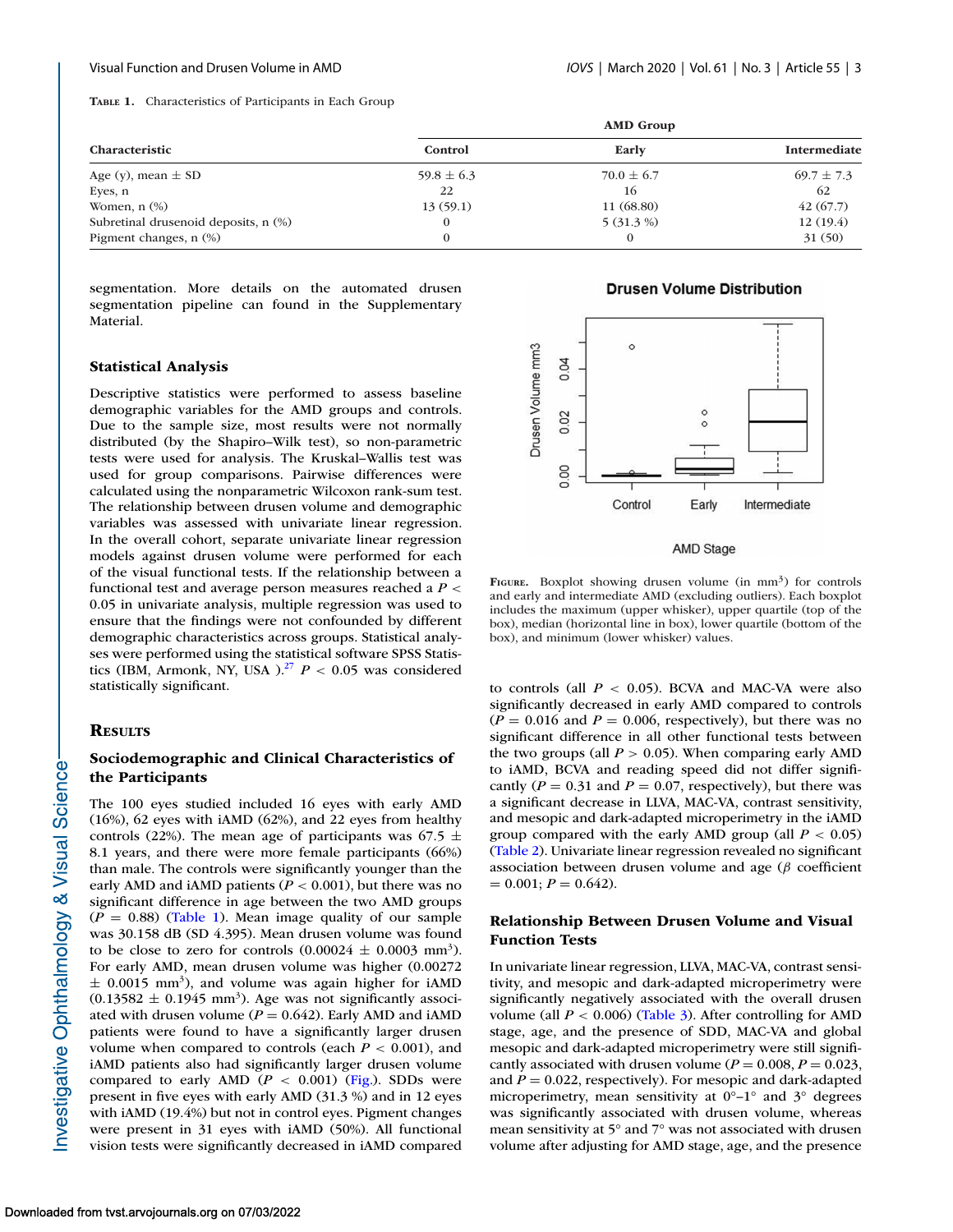<span id="page-3-0"></span>

|                                | Mean (SD)               |                         |                         | $\boldsymbol{p}^*$ |                       |                  |  |
|--------------------------------|-------------------------|-------------------------|-------------------------|--------------------|-----------------------|------------------|--|
|                                | Control                 | <b>Early AMD</b>        | <b>iAMD</b>             | Early AMD vs. iAMD | Early AMD vs. Control | iAMD vs. Control |  |
| Drusen load, mm <sup>3</sup>   | 0.000236<br>(0.0003033) | 0.002718<br>(0.0015339) | 0.135821<br>(0.1945323) | < 0.001            | < 0.001               | < 0.001          |  |
| <b>BCVA</b>                    | 87.6(4.1)               | 83.5(4,1)               | 81.6 (6.8)              | 0.306              | 0.016                 | < 0.001          |  |
| <b>LLVA</b>                    | 74.0 (4.6)              | 70.0(6.4)               | 64.0(9.3)               | 0.008              | 0.06                  | < 0.001          |  |
| MAC-VA                         | 68.4(3.9)               | 64.1(4.2)               | 60.1(6.7)               | 0.026              | 0.006                 | < 0.001          |  |
| Contrast sensitivity           | 38.2(2.9)               | 37.0(3.6)               | 33.6(3.1)               | < 0.001            | 0.137                 | < 0.001          |  |
| <b>IReST</b>                   | 166.8(21.9)             | 162.7(23.9)             | 149.6(28.1)             | 0.077              | 0.693                 | 0.012            |  |
| Mesopic<br>microperimetry      | 26.2(1.7)               | 24.9(3.2)               | 23.0(2.8)               | 0.016              | 0.056                 | < 0.001          |  |
| Dark-adapted<br>microperimetry | 22.7(1.4)               | 23.1(5.7)               | 20.5(2.4)               | 0.004              | 0.715                 | < 0.001          |  |

\* *P* values are based on the Wilcoxon rank-sum test.

Bold numbers indicate statistical significance.

**TABLE 3.** Linear Regression of Visual Function Measures Against Drusen Volume (in mm<sup>3</sup>)

|                             | <b>Univariate Regression</b> |                  | <b>Adjusted for AMD</b><br>Stage and Age |                  | <b>Adjusted for AMD</b><br>Stage, Age, and<br><b>Presence of SDD</b> |                  |
|-----------------------------|------------------------------|------------------|------------------------------------------|------------------|----------------------------------------------------------------------|------------------|
|                             | $\beta$ Coefficient          | $\boldsymbol{P}$ | $\beta$ Coefficient                      | $\boldsymbol{P}$ | $\beta$ Coefficient                                                  | $\boldsymbol{P}$ |
| <b>BCVA</b>                 | $-0.001$                     | 0.571            | 0.001                                    | 0.581            | 0.001                                                                | 0.588            |
| <b>LLVA</b>                 | $-0.005$                     | 0.007            | $-0.003$                                 | 0.091            | $-0.003$                                                             | 0.093            |
| <b>MAC-VA</b>               | $-0.009$                     | < 0.001          | $-0.007$                                 | 0.008            | $-0.007$                                                             | 0.008            |
| Contrast sensitivity        | $-0.014$                     | 0.001            | $-0.007$                                 | 0.148            | $-0.008$                                                             | 0.130            |
| <b>IReST</b>                | $-0.001$                     | 0.125            | 0.000                                    | 0.368            | $-0.000$                                                             | 0.349            |
| Mesopic microperimetry      |                              |                  |                                          |                  |                                                                      |                  |
| Global                      | $-0.019$                     | 0.001            | $-0.012$                                 | 0.040            | $-0.014$                                                             | 0.023            |
| $0^{\circ}-1^{\circ}$       | $-0.022$                     | < 0.001          | $-0.018$                                 | < 0.001          | $-0.018$                                                             | < 0.001          |
| $3^{\circ}$                 | $-0.018$                     | < 0.001          | $-0.012$                                 | 0.015            | $-0.015$                                                             | 0.006            |
| $5^\circ$                   | $-0.012$                     | 0.033            | $-0.005$                                 | 0.306            | $-0.007$                                                             | 0.195            |
| $7^\circ$                   | $-0.007$                     | 0.130            | $-0.001$                                 | 0.784            | $-0.001$                                                             | 0.609            |
| Dark-adapted microperimetry |                              |                  |                                          |                  |                                                                      |                  |
| Global                      | $-0.017$                     | 0.001            | $-0.011$                                 | 0.022            | $-0.012$                                                             | 0.022            |
| $0^{\circ}-1^{\circ}$       | $-0.016$                     | < 0.001          | $-0.010$                                 | 0.031            | $-0.010$                                                             | 0.037            |
| $3^\circ$                   | $-0.021$                     | < 0.001          | $-0.016$                                 | 0.001            | $-0.017$                                                             | 0.001            |
| $5^\circ$                   | $-0.010$                     | 0.029            | $-0.006$                                 | 0.185            | $-0.006$                                                             | 0.166            |
| $7^\circ$                   | $-0.005$                     | 0.270            | $-0.001$                                 | 0.983            | $-0.000$                                                             | 0.951            |
| Pigment changes             | 0.089                        | 0.013            | 0.038                                    | 0.319            | 0.034                                                                | 0.372            |

Bold numbers indicate statistical significance.

of SDD (Table 3). In univariate regression, the presence of pigment changes was significantly associated with drusen volume ( $P = 0.013$ ), but adjusting for pigment changes in multivariate regression showed no effect on overall results.

## **DISCUSSION**

In our study, drusen volume was associated with visual impairment detected in functional tests under low luminance and challenging contrast conditions in early stages of AMD. Specifically, MAC-VA and both mesopic and dark-adapted microperimetry were significantly associated with drusen volume. These results indicate a structure–function relationship in early stages of AMD that may not be detectable using conventional high-luminance, high-contrast functional tests.

The association between drusen volume and microperimetric sensitivity found in this study is consistent with previous studies in early stages of  $\text{AMD}^{28-31}$ ; however, in those studies only mesopic microperimetry was assessed. We also found global dark-adapted microperimetric sensitivity, as well as sensitivities at  $0^{\circ}-1^{\circ}$  and  $3^{\circ}$  eccentricities but not at 5° and 7° eccentricities, to be associated with drusen volume. Our results revealed a significant association between MAC-VA and drusen volume. We also found that MAC-VA was the only functional test that differed significantly among all three groups. When comparing the iAMD group to controls, we found that the performance of all visual function tests decreased significantly in the iAMD group. These findings are comparable with previous studies that have also reported a reduced visual function in these tests. Chandramohan and colleagues $32$  also found BCVA, LLVA, and mesopic microperimetry significantly decreased in patients with iAMD compared to healthy controls. Similar results were found by Wu et al., $33$  who found that results of these tests were significantly reduced for all AMD groups except early AMD compared to controls, which is in line with our results. BCVA was on average four letters worse in eyes with early AMD, and this difference was statistically significant. This is comparable to the findings from Owsely et al. $34$  and Klein et al.,  $35$  who reported a significant difference of two letters between these two groups. We did not find a significant relationship between the presence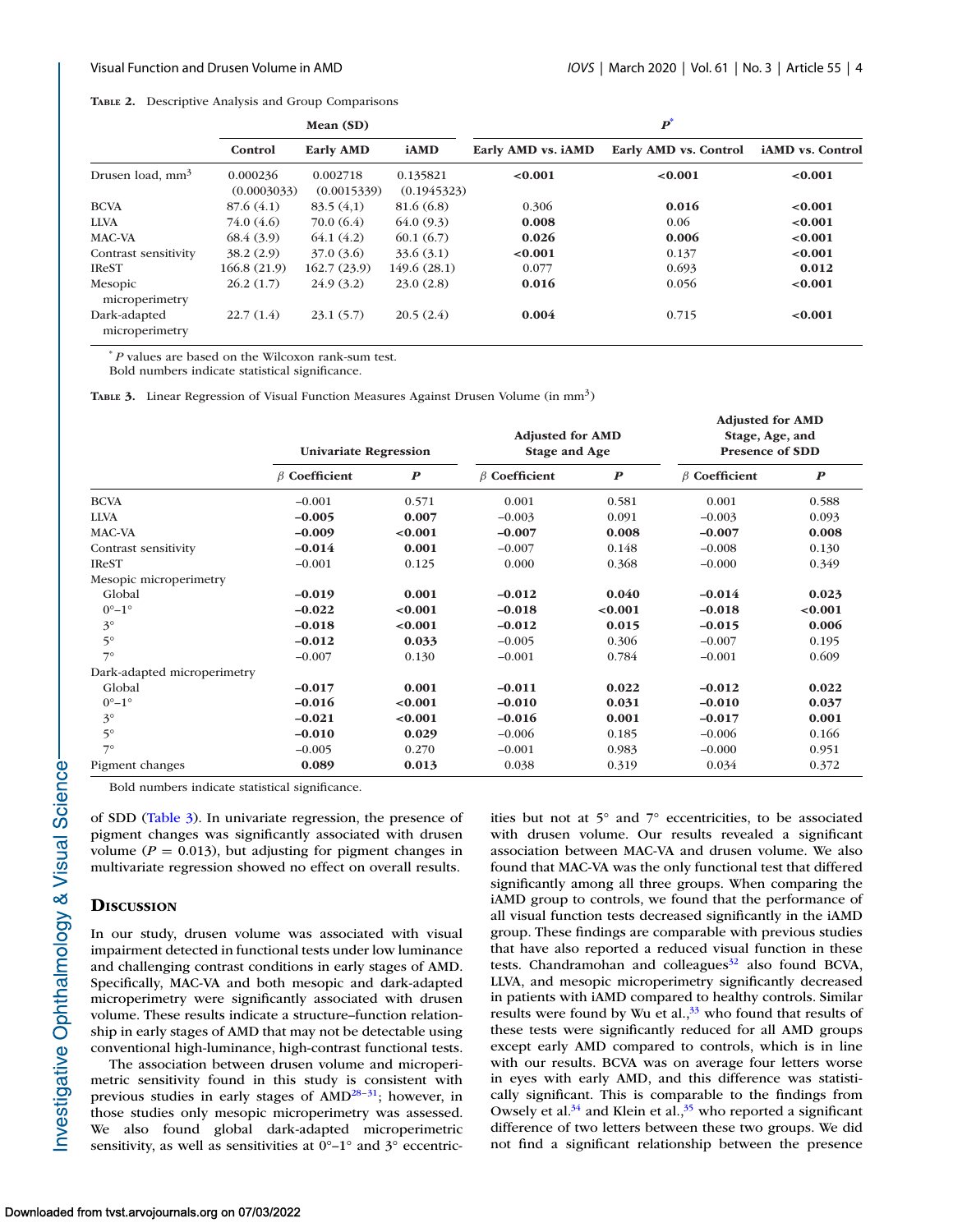<span id="page-4-0"></span>of SDDs and drusen volume, and adjusting for SDDs in multivariate regression analysis demonstrated no changes in the results. Interestingly, we found a higher prevalence of SDDs in eyes with early AMD (31.3%) than in eyes with iAMD (19.4%), which is in contrast to many other studies and likely a spurious finding due to our small sample size. $36$ 

We found that LLVA and contrast sensitivity were decreased in the iAMD group compared to controls and early AMD; however, we did not find a significant difference in these functional tests between early AMD and controls. Puell et al. $37$  showed that LLVA was impaired in early stages of AMD before changes in BCVA were observed. Decreased contrast sensitivity in early AMD compared to healthy controls has been reported by Feigl and coworkers[.38](#page-5-0)

In our study, drusen volume was found to be largest in the iAMD group and significantly lower in the early AMD group and controls. This is in accordance with several other studies demonstrating that drusen volume increases with increasing AMD stage and is predictive of progression to late  $\text{AMD.}^{39-4}$ For early AMD, we calculated a mean drusen volume of 0.0027 mm3, which is lower than the values reported by Lei and coworkers, $^{42}$  who found a mean drusen volume of 0.03 (range, 0.00–0.28) in eyes with early AMD. This could also be explained by the small sample size in our early AMD group. The mean drusen volume measure we obtained for the iAMD group of  $0.138$  mm<sup>3</sup> is comparable to the results of a study by Yehoshua et al.,<sup>43</sup> who reported drusen volume measures of 0.095 to 0.375 mm<sup>3</sup> in the highest quintile for eyes with nonexudative AMD.

We showed that drusen volume is associated with visual impairment detected by functional tests. This is in line with previous studies that have found that functional tests under low lighting are correlated with retinal morphology in AMD. $44,45$ 

Strengths of our study include the comprehensive panel of functional tests, including the relatively new MAC charts, for which few data are available, as well as the use of reading performance and dark-adapted microperimetry. All participants were phenotyped according to the current referencestandard retinal imaging in combination with a clinical examination. For drusen volume calculation, we used a new CNN-based approach that allows for the fully automated segmentation of drusen in OCT images. Gorgi Zadeh et al.<sup>14</sup> demonstrated that the CNN-based approach yields much better results than a previous state-of-the-art method reported by Chen et al.<sup>46</sup> and therefore allows for accurate automated assessment of drusen load in AMD. A limitation of our study is the relatively small sample size of the early AMD group and the controls, leading to less statistical power. As common with exploratory studies, no adjustment for multiple testing was done which might lead to an overestimation of statistical power. Another limitation of our study is the fact that the control group was younger than both AMD groups, although univariate linear regression revealed no significant association between age and drusen volume  $(P =$ 0.642), and we adjusted for age in the multivariate regression analyses.

In conclusion, our study showed that MAC-VA and mesopic and dark-adapted microperimetry are associated with drusen volume in early stages of AMD and thus might provide an indication of structural changes. Our findings suggest that these visual function tests might be useful measurements in monitoring and diagnosing early AMD and iAMD and could be used as functional endpoints in clinical studies. However, more research is warranted, and a longitudinal follow-up will be needed to evaluate the performance of these functional tests as intended, for example, by the MACUSTAR consortium[.47](#page-6-0)

### *Acknowledgments*

We thank Jeany Q. Li, Matthias M. Mauschitz, Maximilian Pfau, Christopher A. Turski, and Gabrielle N. Turski for their support in conducting the ophthalmic examinations.

This research was supported by the German Scholars Organization/Else Kröhner Fresenius Stiftung (GSO/EKFS 16) and BONFOR GEROK Program, Faculty of Medicine, University of Bonn (grant no. O-137.0028, MW). We are grateful for the technical support of Carlo Pellizzari from CenterVue SpA (Padua, Italy), which provided research material (S-MAIA) necessary to conduct this study. CenterVue had no role in the design or conduct of the experiments.

Disclosure: **S.G. Pondorfer**, Heidelberg Engineering (F), Optos (F), Carl Zeiss Medictec (F), CenterVue (F); **M.W.M.Wintergerst**, Heidelberg Engineering (F), Optos (F), Carl Zeiss Medictec (F), CenterVue (F), Heine Optotechnik (C, F), DigiSight Technologies (F), D-Eye (F); **S. Gorgi Zadeh**, None; **T. Schultz**, None; **M. Heinemann**, Heidelberg Engineering (F), Optos (F), Carl Zeiss Medictec (F), CenterVue (F); **F.G. Holz**, Heidelberg Engineering (F, C, R), Optos (F), Carl Zeiss Medictec (F, C), CenterVue (F), Allergan (F, R), Alcon/Novartis (F, R), Genentech/Roche (F, R), Bayer (F, R), Acucela (F, R), Boehringer Ingelheim (F, R); **R.P. Finger**, Heidelberg Engineering (F), Optos (F), Carl Zeiss Medictec (F), CenterVue (F), Bayer (C), Novartis (F, C), Santen (C), Opthea (C), Novelion (C), Retina Implant (C), Oxford Innovation (C)

#### *References*

- 1. Wong WL, Su X, Li X, et al. Global prevalence of agerelated macular degeneration and disease burden projection for 2020 and 2040: a systematic review and meta-analysis. *Lancet Glob Health*. 2014;2:e106–e116.
- 2. Vingerling JR, Dielemans I, Hofman A, et al. The prevalence of age-related maculopathy in the Rotterdam study. *Ophthalmology*. 1995;102:205–210.
- 3. Cocce KJ, Stinnett SS, Luhmann UFO, et al. Visual function metrics in early and intermediate dry age-related macular degeneration for use as clinical trial endpoints. *Am J Ophthalmol*. 2018;189:127–138.
- 4. Scilley K, Jackson GR, Cideciyan AV, Maguire MG, Jacobson SG, Owsley C. Early age-related maculopathy and self-reported visual difficulty in daily life. *Ophthalmology*. 2002;109:1235–1242.
- 5. Owsley C, McGwin G JR, Scilley K, Kallies K. Development of a questionnaire to assess vision problems under low luminance in age-related maculopathy. *Invest Ophthalmol Vis Sci*. 2006;47:528–535.
- 6. Dimitrov PN, Robman LD, Varsamidis M, et al. Visual function tests as potential biomarkers in age-related macular degeneration. *Invest Ophthalmol Vis Sci*. 2011;52:9457– 9469.
- 7. Lim LS, Mitchell P, Seddon JM, Holz FG, Wong TY. Agerelated macular degeneration. *Lancet*. 2012:379:1728–1738.
- 8. Spaide RF, Curcio CA. Drusen characterization with multimodal imaging. *Retina*. 2010;30:1441–1454.
- 9. Johnson PT, Lewis GP, Talaga KC, et al. Drusen-associated degeneration in the retina. *Invest Ophthalmol Vis Sci*. 2003;44:4481–4488.
- 10. Hageman GS, Luthert PJ, Victor Chong NH, Johnson LV, Anderson DH, Mullins RF. An integrated hypothesis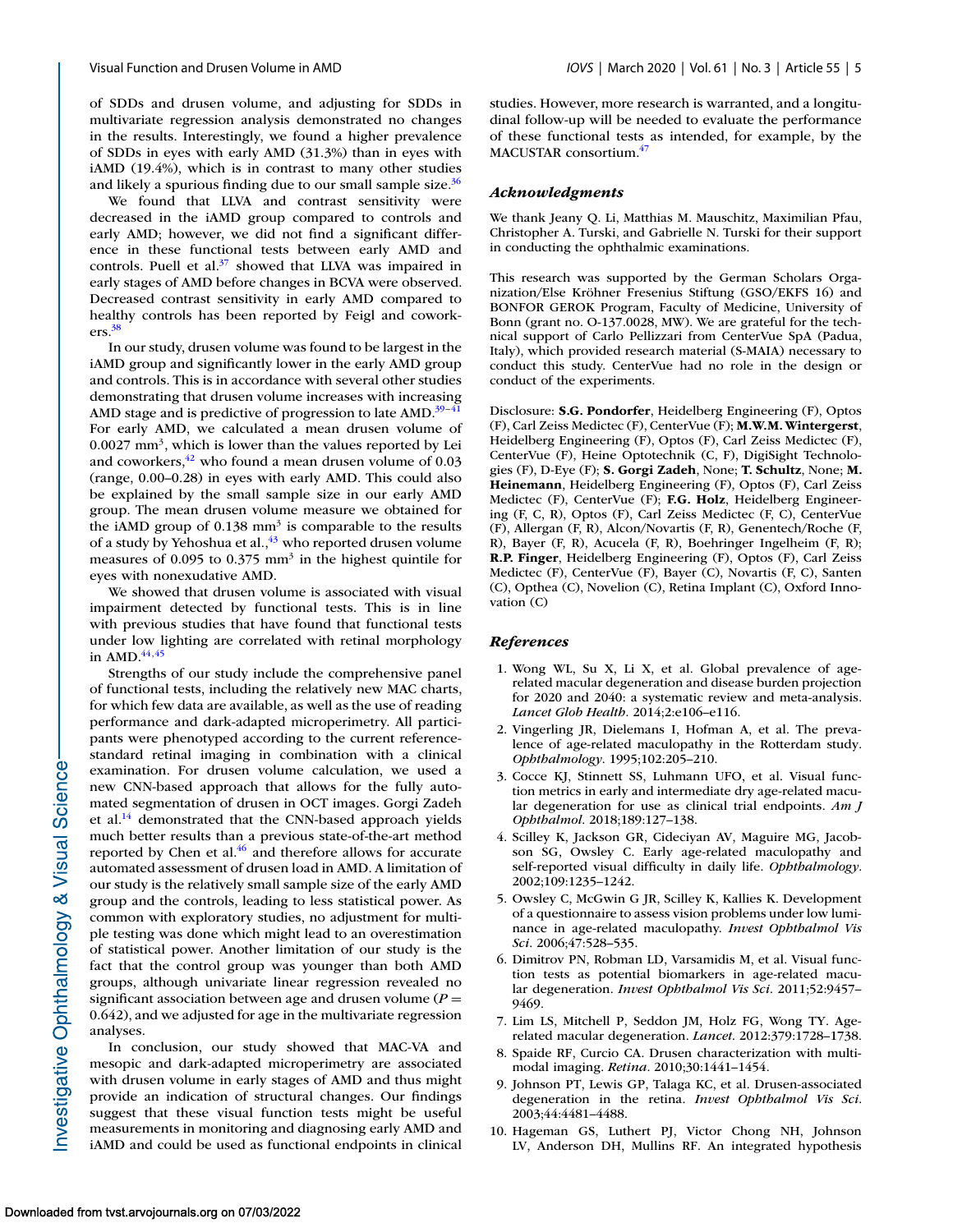<span id="page-5-0"></span>that considers drusen as biomarkers of immune-mediated processes at the RPE-Bruch's membrane interface in aging and age-related macular degeneration. *Prog Retin Eye Res*. 2001;20:705–732.

- 11. Ferris FL, Wilkinson CP, Bird A, et al. Clinical classification of age-related macular degeneration. *Ophthalmology*. 2013;120:844–851.
- 12. Klein R, Davis MD, Magli YL, Segal P, Klein BE, Hubbard L. The Wisconsin age-related maculopathy grading system. *Ophthalmology*. 1991;98:1128–1134.
- 13. Ferris FL, Davis MD, Clemons TE, et al. A simplified severity scale for age-related macular degeneration: AREDS Report No. 18. *Arch Ophthalmol*. 2005;123:1570–1574.
- 14. Gorgi Zadeh S, Wintergerst MWM, Wiens V, et al. CNNs enable accurate and fast segmentation of drusen in optical coherence tomography: deep learning in medical image analysis and multimodal learning for clinical decision support. *Lect Notes Comput Sci*. 2017:65–73.
- 15. Gregori G, Wang F, Rosenfeld PJ, et al. Spectral domain optical coherence tomography imaging of drusen in nonexudative age-related macular degeneration. *Ophthalmology*. 2011;118:1373–1379.
- 16. Nittala MG, Ruiz-Garcia H, Sadda SR. Accuracy and reproducibility of automated drusen segmentation in eyes with non-neovascular age-related macular degeneration. *Invest Ophthalmol Vis Sci*. 2012;53:8319–8324.
- 17. Ferris FL, Kassoff A, Bresnick GH, Bailey I. New visual acuity charts for clinical research. *Am J Ophthalmol*. 1982;94:91– 96.
- 18. Sunness JS, Rubin GS, Broman A, Applegate CA, Bressler NM, Hawkins BS. Low luminance visual dysfunction as a predictor of subsequent visual acuity loss from geographic atrophy in age-related macular degeneration. *Ophthalmology*. 2008;115:1480–1488, 1488.e1–2.
- 19. Shah N, Dakin SC, Dobinson S, Tufail A, Egan CA, Anderson RS. Visual acuity loss in patients with age-related macular degeneration measured using a novel high-pass letter chart. *Br J Ophthalmol*. 2016;100:1346–1352.
- 20. Pelli DG, Robson JG, Wilkins AJ. The design of a new letter chart for measuring contrast sensitivity. *Clin Vis Sci*. 1988;2:187–199.
- 21. Mantyjarvi M, Laitinen T. Normal values for the Pelli-Robson contrast sensitivity test. *J Cataract Refract Surg*. 2001;27:261–266.
- 22. Maynard ML, Zele AJ, Feigl B. Mesopic Pelli-Robson contrast sensitivity and MP-1 microperimetry in healthy ageing and age-related macular degeneration. *Acta Ophthalmol*. 2016;94:e772–e778.
- 23. Trauzettel-Klosinski S, Dietz K. Standardized assessment of reading performance: the New International Reading Speed Texts IReST. *Invest Ophthalmol Vis Sci*. 2012;53:5452– 5461.
- 24. Pfau M, Lindner M, Fleckenstein M, et al. Test-retest reliability of scotopic and mesopic fundus-controlled perimetry using a modified MAIA (macular integrity assessment) in normal Eyes. *Ophthalmologica*. 2017;237:42–54.
- 25. Welker SG, Pfau M, Heinemann M, Schmitz-Valckenberg S, Holz FG, Finger RP. Retest reliability of mesopic and darkadapted microperimetry in patients with intermediate agerelated macular degeneration and age-matched controls. *Invest Ophthalmol Vis Sci*. 2018;59:AMD152–AMD159.
- 26. Cormen TH, Leiserson CE, Rivest RK, Stein C. *Introduction to Algorithms*, 3rd ed. Cambridge, MA: MIT Press; 2009;658– 663.
- 27. IBM Corp. *IBM SPSS Statistics for Windows, Version 25.0*. Armonk, NY: IBM; 2017.
- 28. Wu Z, Ayton LN, Makeyeva G, Guymer RH, Luu CD. Impact of reticular pseudodrusen on microperimetry and multifocal electroretinography in intermediate age-related macu-

lar degeneration. *Invest Ophthalmol Vis Sci*. 2015;56:2100– 2106.

- 29. Midena E, Vujosevic S, Convento E, Manfre' A, Cavarzeran F, Pilotto E. Microperimetry and fundus autofluorescence in patients with early age-related macular degeneration. *Br J Ophthalmol*. 2007;91:1499–1503.
- 30. Hartmann KI, Bartsch D-UG, Cheng L, et al. Scanning laser ophthalmoscope imaging stabilized microperimetry in dry age-related macular degeneration. *Retina.* 2011;31:1323– 1331.
- 31. Acton JH, Smith RT, Hood DC, Greenstein VC. Relationship between retinal layer thickness and the visual field in early age-related macular degeneration. *Invest Ophthalmol Vis Sci*. 2012;53:7618–7624.
- 32. Chandramohan A, Stinnett SS, Petrowski JT, et al. Visual function measures in early and intermediate age-related macular degeneration. *Retina*. 2016;36:1021–1031.
- 33. Wu Z, Ayton LN, Guymer RH, Luu CD. Low-luminance visual acuity and microperimetry in age-related macular degeneration. *Ophthalmology*. 2014;121:1612–1619.
- 34. Owsley C, Huisingh C, Clark ME, Jackson GR, McGwin G, Jr. Comparison of visual function in older eyes in the earliest stages of age-related macular degeneration to those in normal macular health. *Curr Eye Res*. 2016;41:266– 272.
- 35. Klein R, Wang Q, Klein BE, Moss SE, Meuer SM. The relationship of age-related maculopathy, cataract, and glaucoma to visual acuity. *Invest Ophthalmol Vis Sci*. 1995;36:182– 191.
- 36. Chan H, Cougnard-Gregoire A, Delyfer M-N, et al. Multimodal imaging of reticular pseudodrusen in a populationbased setting: the Alienor study. *Invest Ophthalmol Vis Sci*. 2016;57:3058–3065.
- 37. Puell MC, Barrio AR, Palomo-Alvarez C, Gomez-Sanz FJ, Clement-Corral A, Perez-Carrasco MJ. Impaired mesopic visual acuity in eyes with early age-related macular degeneration. *Invest Ophthalmol Vis Sci*. 2012;53:7310–7314.
- 38. Feigl B, Brown B, Lovie-Kitchin J, Swann P. Monitoring retinal function in early age-related maculopathy: visual performance after 1 year. *Eye (Lond)*. 2005;19:1169–1177.
- 39. Nathoo NA, Or C, Young M, et al. Optical coherence tomography-based measurement of drusen load predicts development of advanced age-related macular degeneration. *Am J Ophthalmol*. 2014;158:757–761.e1.
- 40. Complications of Age-related Macular Degeneration Prevention Trial (CAPT) Research Group. Risk factors for choroidal neovascularization and geographic atrophy in the complications of age-related macular degeneration prevention trial. *Ophthalmology*. 2008;115:1474–1479, 1479.e1–6.
- 41. Seddon JM, Reynolds R, Yu Y, Daly MJ, Rosner B. Risk models for progression to advanced age-related macular degeneration using demographic, environmental, genetic, and ocular factors. *Ophthalmology*. 2011;118:2203–2211.
- 42. Lei J, Balasubramanian S, Abdelfattah NS, Nittala MG, Sadda SR. Proposal of a simple optical coherence tomographybased scoring system for progression of age-related macular degeneration. *Graefes Arch Clin Exp Ophthalmol*. 2017;255:1551–1558.
- 43. Yehoshua Z, Wang F, Rosenfeld PJ, Penha FM, Feuer WJ, Gregori G. Natural history of drusen morphology in agerelated macular degeneration using spectral domain optical coherence tomography. *Ophthalmology*. 2011;118:2434– 2441.
- 44. Saßmannshausen M, Steinberg JS, Fimmers R, et al. Structure-function analysis in patients with intermediate age-related macular degeneration. *Invest Ophthalmol Vis Sci*. 2018;59:1599–1608.
- 45. Pfau M, Müller PL, von der, L, et al. Mesopic and dark-adapted two-color fundus-controlled perimetry in